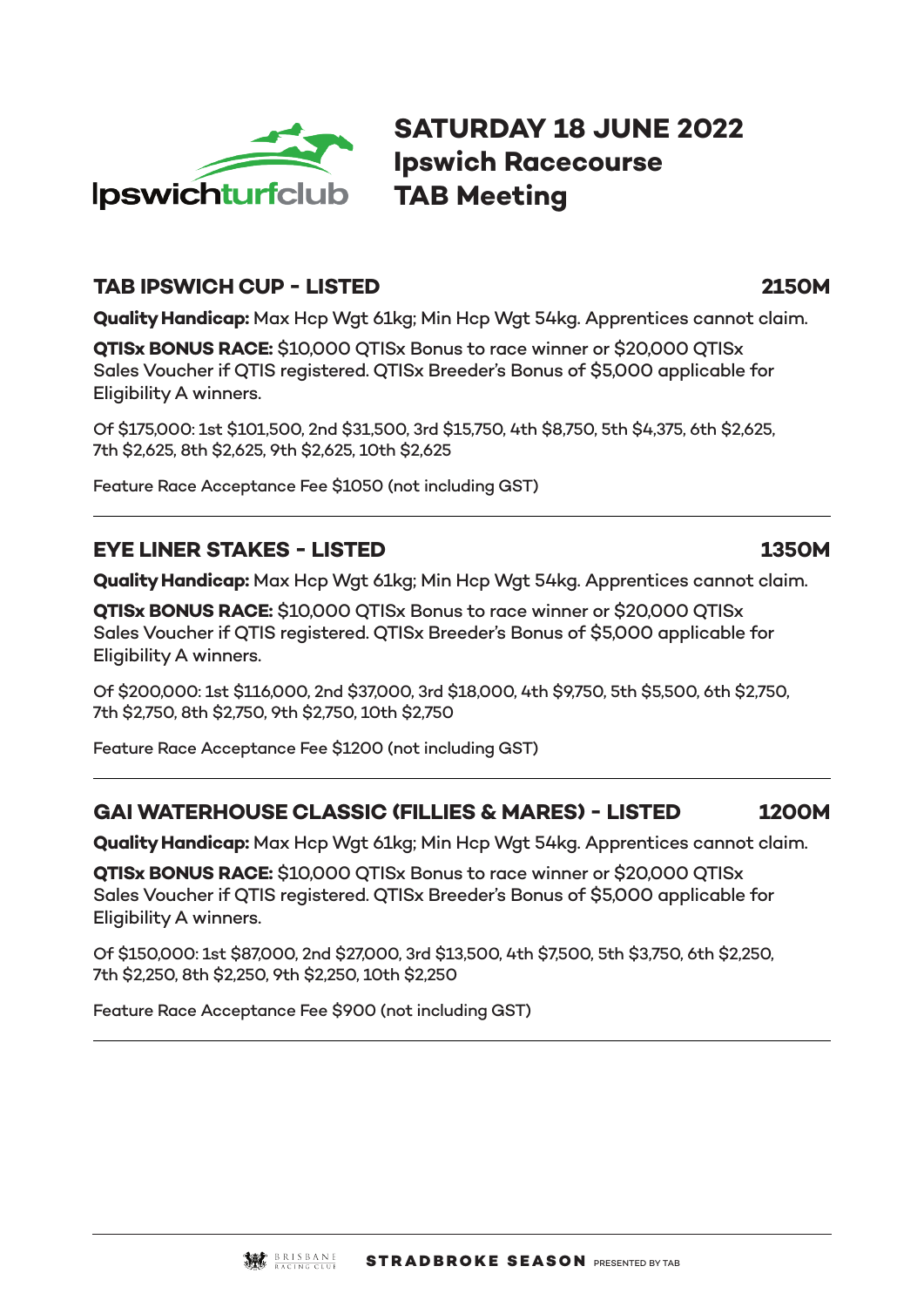## **PROVINCIAL STAYERS FINAL BENCHMARK 78 HANDICAP 2500M**

Apprentices cannot claim.

Trainer Bonus of \$5,000 for winner.

Restricted to horses which have started at least four (4) times in Provincial or Country (including Non-TAB) races in the period (01.08.2021 up to an including 12.06.2022).

Horses that finish 1st or 2nd in any of the following races will be exempt from ballot:

Toowoomba TC 21.05.22 BenchMark 70 Hcp 2150m; Gold Coast TC 28.05.22 BenchMark 72 Hcp 2200m; Sunshine Coast TC 05.06.22 BenchMark 75 Hcp 2400m.

For further information, please refer to RQ website and the advertisement in the Programs section of the RACE Magazine. For QTIS registered horses of any age.

For QTIS registered Colts, Geldings & Entires : Of \$125,000: 1st \$75,000, 2nd \$24,500, 3rd \$12,500, 4th \$5,000, 5th \$3,000, 6th \$1,000, 7th \$1,000, 8th \$1,000, 9th \$1,000, 10th \$1,000

For non-QTIS horses: Of \$105,000: 1st \$61,000, 2nd \$20,500, 3rd \$10,500, 4th \$5,000, 5th \$3,000, 6th \$1,000, 7th \$1,000, 8th \$1,000, 9th \$1,000, 10th \$1,000

Trophies: \$1,000 (Owners Trophy) Feature Race Acceptance Fee \$630 (not including GST)

# **T L COONEY (3YO) 1350M**

**Set Weights:** Colts & Geldings 57kg; Fillies 55kg. Apprentices cannot claim.

**QTISx BONUS RACE:** \$20,000 QTISx Bonus to race winner if QTIS registered (voucher option N/A). QTISx Breeder's Bonus of \$5,000 applicable for Eligibility A winners.

Of \$105,000: 1st \$61,000, 2nd \$20,500, 3rd \$10,500, 4th \$5,000, 5th \$3,000, 6th \$1,000, 7th \$1,000, 8th \$1,000, 9th \$1,000, 10th \$1,000

Feature Race Acceptance Fee \$630 (not including GST)

**BALLOTING CONDITIONS:** In the event of a ballot being required, the horses having won the least amount of prizemoney shall be eliminated first. Horses with the same prizemoney shall be balloted by lot. The winner of this race shall be exempt from the ballot for The Winx Guineas at Sunshine Coast TC on July 2, 2022.

## **CLASS 6 HANDICAP 1100M**

Of \$105,000: 1st \$61,000, 2nd \$20,500, 3rd \$10,500, 4th \$5,000, 5th \$3,000, 6th \$1,000, 7th \$1,000, 8th \$1,000, 9th \$1,000, 10th \$1,000

Feature Race Acceptance Fee \$630 (not including GST)

## **CLASS 6 HANDICAP 1660M**

Of \$75,000: 1st \$42,700, 2nd \$14,350, 3rd \$7,350, 4th \$3,500, 5th \$2,100, 6th \$1,000, 7th \$1,000, 8th \$1,000, 9th \$1,000, 10th \$1,000

Feature Race Acceptance Fee \$630 (not including GST)